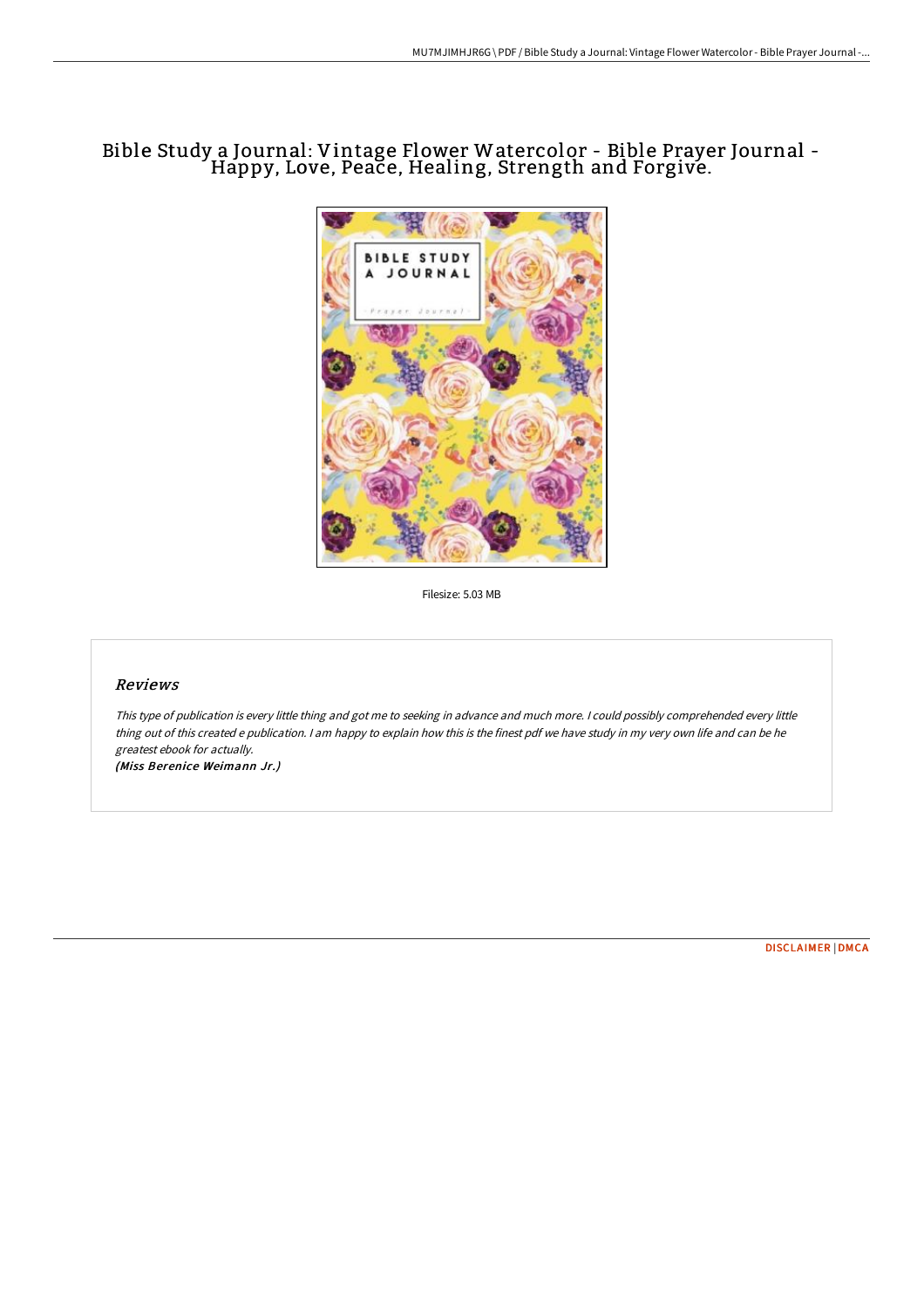## BIBLE STUDY A JOURNAL: VINTAGE FLOWER WATERCOLOR - BIBLE PRAYER JOURNAL - HAPPY, LOVE, PEACE, HEALING, STRENGTH AND FORGIVE.



Createspace Independent Publishing Platform, 2017. PAP. Condition: New. New Book. Shipped from US within 10 to 14 business days. THIS BOOK IS PRINTED ON DEMAND. Established seller since 2000.

D Read Bible Study a Journal: Vintage Flower Watercolor - Bible Prayer Journal - Happy, Love, Peace, Healing, [Strength](http://bookera.tech/bible-study-a-journal-vintage-flower-watercolor-.html) and Forgive. Online

**D** [Download](http://bookera.tech/bible-study-a-journal-vintage-flower-watercolor-.html) PDF Bible Study a Journal: Vintage Flower Watercolor - Bible Prayer Journal - Happy, Love, Peace, Healing, Strength and Forgive.